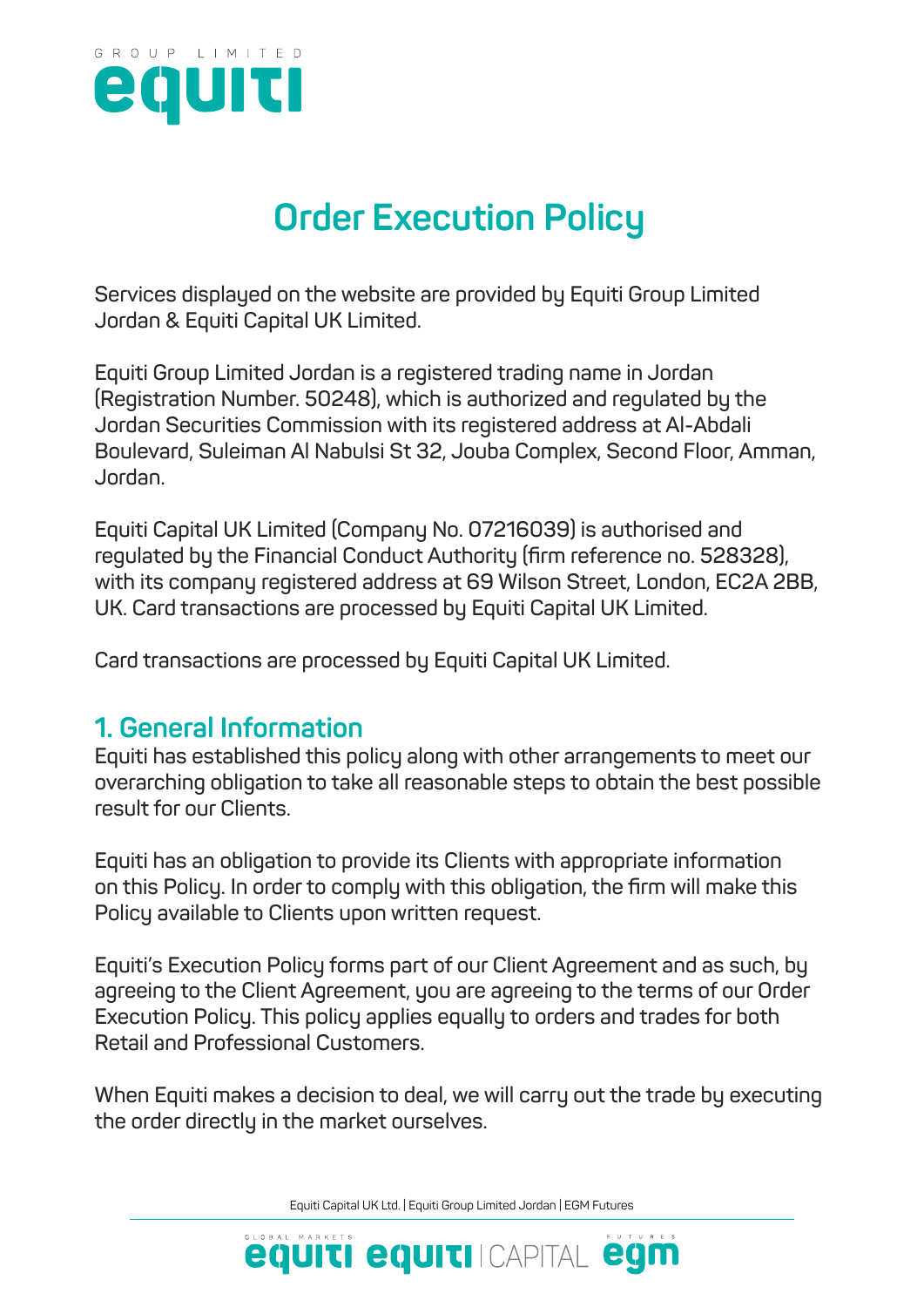

**The price feed streamed to Clients consists of liquidity from various bank and non-bank providers or Equiti's OXO ECN model (as described below) to ensure the Client has the best execution possible. We do not aggregate or allocate client orders when Straight Line Processing our trading flow to Equiti's liquidity providers.** 

## **2. Equiti's Best Execution Obligations**

**Equiti provides leveraged (margin) trading, on an execution-only basis for its Client's in Forex and CFD trading.** 

**It is Equiti's decision as to what markets to offer its clients and we will deal with you as principal and counterparty to each trade, providing you with two-way price quotes. As such, every market offered by Equiti is quoted as a derivative of the underlying market and we are the only execution venue to which you have access through us.**

**Under the OXO (Orders-Crossing-Orders) ECN model, certain Equiti Qualified Participants are able to provide liquidity in competition within the interbank pricing pool. Such Qualified Participants hold collateral directly with Equiti (and not vice versa) to ensure that funds are protected under strict client funds procedures. To qualify, Qualified Participants must be financial institutions that have met the necessary capital requirements and have the sophisticated technological means to provide the required streaming pricing.**

**Equiti acknowledges that if you are a Retail Client that you may rely upon us to provide or display bid and offer prices which are the best available prices for retail investors on a consistent basis.**

**Equiti will act in accordance with the best interests of our Clients when placing orders with other entities for execution. In complying with this duty Equiti must take all reasonable steps to obtain the best possible result for its Clients taking into account the execution factors.**

**The execution factors are: price, costs, speed, likelihood of execution and settlement, size, nature, and any other consideration relevant to the order.** 

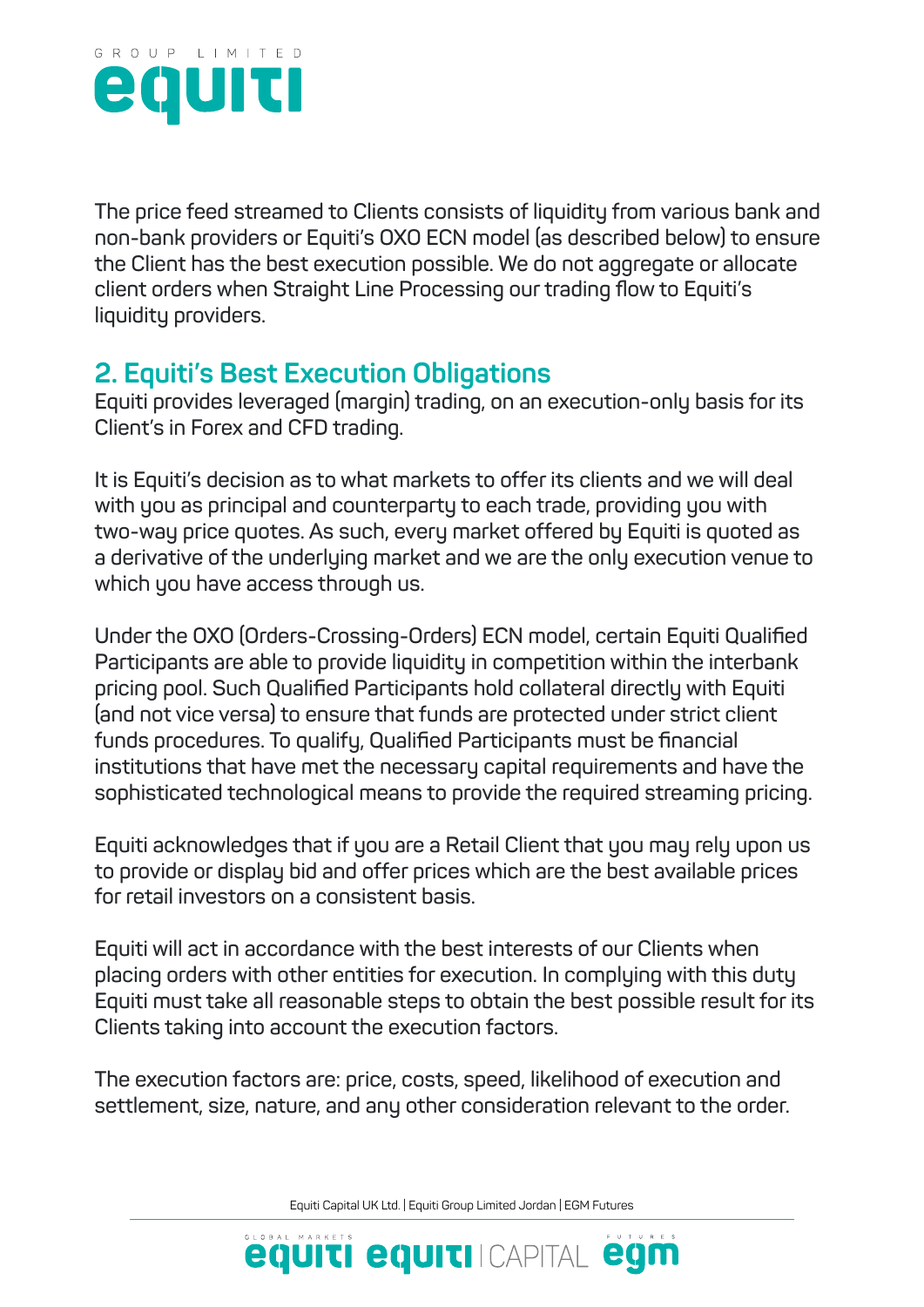

**The relative importance of these factors must be determined by reference to the "execution criteria" and, for Retail clients, the requirement to determine the best possible result in terms of the total consideration (see below). The execution criteria are as follows:**

**(i) the characteristics of the Client including their categorisation as Retail or Professional Client;**

**(ii) the characteristics of the Client order;**

**(iii) the characteristics of the financial instrument that are the subject of that order;**

**(iv) the characteristics of the execution venues to which that order can be directed.**

**When Equiti executes an order on behalf of a Retail Client, the best possible result must be determined in terms of the total consideration, representing the price of the financial instrument and the costs related to execution, which must include all expenses incurred by the Client which are directly related to the execution of the order. These will include the execution venue fees, clearing and settlement fees and any other fees paid to third parties involved in the execution of the order.** 

**While Equiti will seek to ensure that the prices we display are competitive we are not able to give a warranty, express or implied, that the bid and offer prices displayed on our trading systems always represent the best prevailing market prices for retail investors. Our quoted prices may reflect market volatility or additional costs and charges which may result in an increase in the spread as well as per transaction.**

**a) Price: Equiti takes the underlying market price of the derivative it is quoting and then applies an algorithm to this price to achieve its own market price. The underlying feed that Equiti uses may be from one source in the case of FX from several feeds.**

Equiti Capital UK Ltd. | Equiti Group Limited Jordan | EGM Futures

**equiti equiti** Icapital egm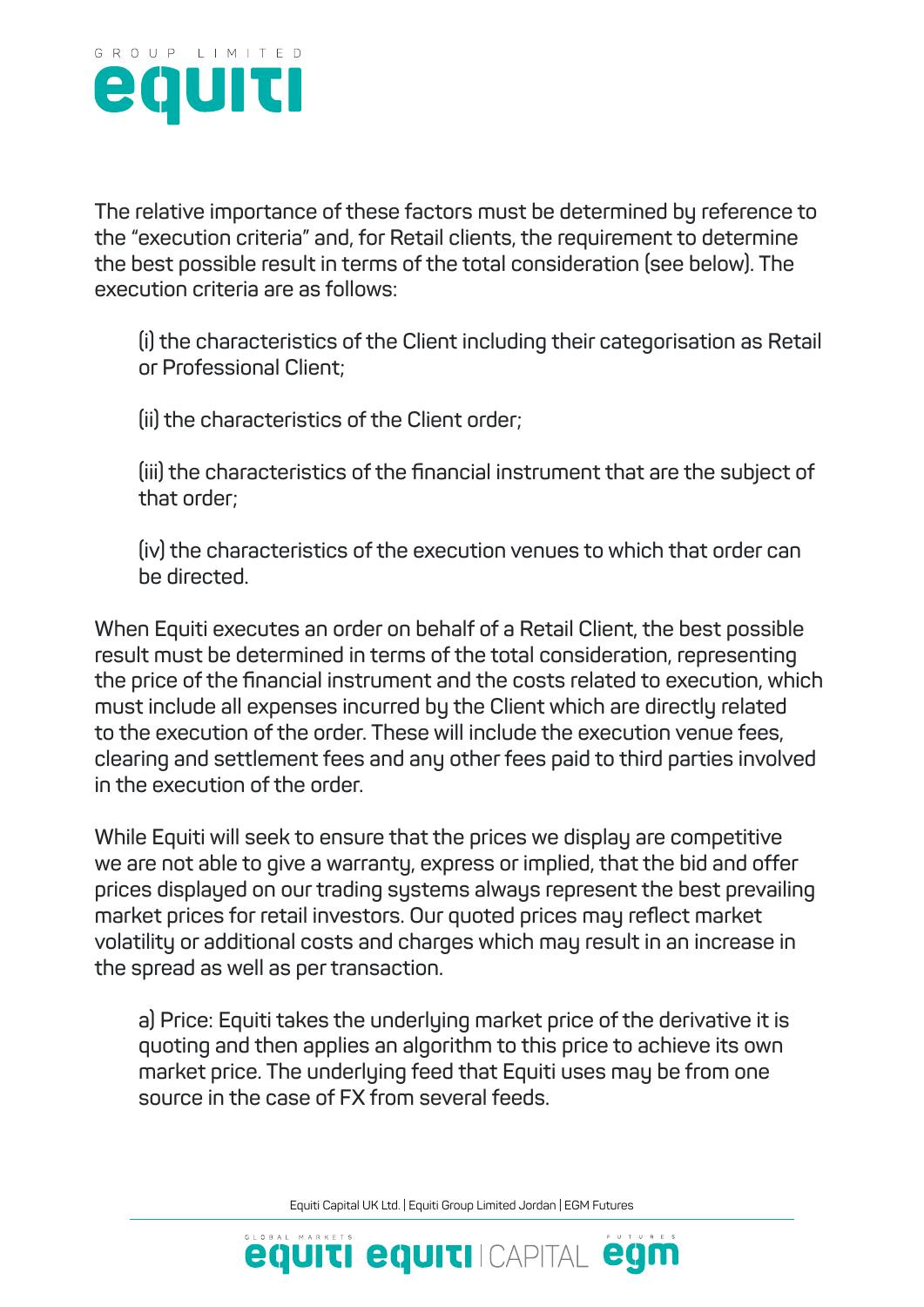

**Where several feeds are used the best bid and offer combinations are used to maintain tight spreads at all times.**

**b) Costs: Our market price will often be different to the underlying as it may also include commissions or financing.**

**c) Liquidity: The price made by Equiti, similar to the underlying market, is usually good in up to a certain size. In order to maintain additional liquidity, a different spread may be applied to the price provided in the underlying market.**

**d) Speed of execution: In order to facilitate the speed of execution Equiti has imposed a maximum deal size on every market. This limit is regularly monitored and takes into consideration many factors including liquidity and volatility to determine an amount that we are confident to accept without referral to speed up execution.**

**Other Factors: While the above four factors are considered by Equiti to be the most important in our best execution policy, there are many other situations which can arise leading to price variations.**

**a) Some markets which are quoted by Equiti are done so outside of normal market hours, and as such are known as 'grey markets'. In these situations, while every effort is made to keep prices and spreads consistent, this may not always be possible during particular volatile periods or during periods of illiquidity in corresponding markets.**

**b) Financing charges made by Equiti are fair, competitive and transparent. These may include fees required to roll over open positions, and shall be disclosed to you on our website and the trading platform.**

**c) There may be situations, through third party introductions or through partnership deals with affiliated companies that a commission or other income generated from your trade is shared with third parties. In such circumstances this will be made abundantly clear to the client by the party concerned and this information is available on request.**

Equiti Capital UK Ltd. | Equiti Group Limited Jordan | EGM Futures

**equiti equiti CAPITAL egm**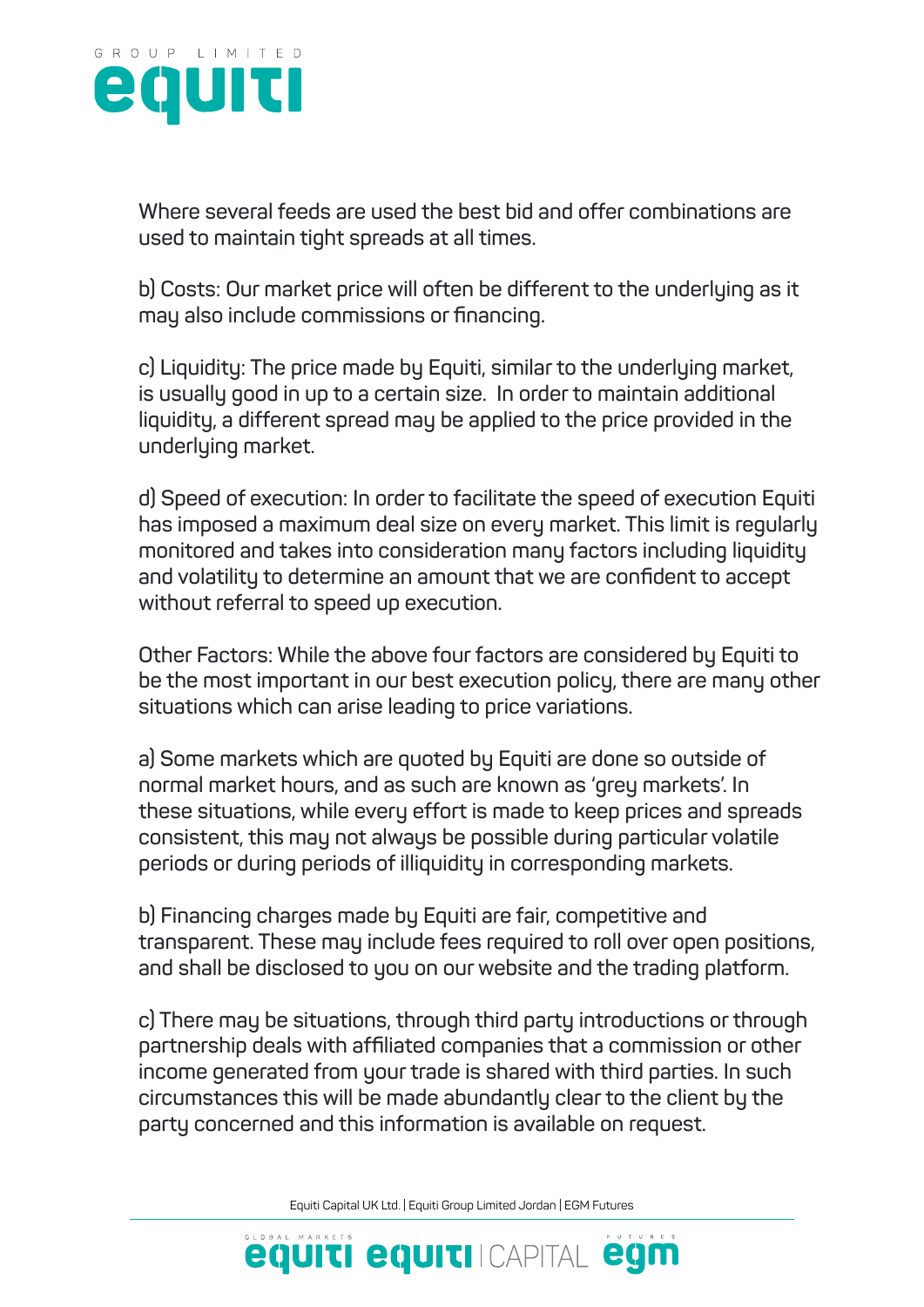

# **3. Equiti's Strategy**

#### **Monitoring:**

**Equiti will monitor the effectiveness of its order execution arrangements, including this Order Execution Policy to identify and, where appropriate, correct any deficiencies.** 

**Review:**

**We will review our order execution arrangements and this Order Execution Policy at least annually or whenever a material change occurs that affects our ability to obtain the best result for the execution of orders on a consistent basis using the venues included in this Order Execution Policy.** 

#### **Consent:**

**Equiti is required to obtain your prior consent to our order execution policy. You will be deemed to provide such prior consent when you give us an order.**

### **4. Execution Venue**

**Execution Venue means the firm directly executing the orders. In this instance Equiti is the Execution Venue who is quoting prices which are provided to Equiti by:**

**(i) top tier global banks, (ii) non-bank liquidity providers in the wholesale foreign exchange markets, and (iii) OXO ECN Qualified Participants, that the firm believes will provide the best available prices to its clients on a consistent basis.**

**Equiti provides execution-only trading and services for its Clients in Foreign Exchange, and CFD trading. Equiti does not offer any advice and does not offer equity share trading in its CFD offerings. It is the decision of Equiti's as to what markets it offers its clients and it does so, not as a broker but as a principal and counterparty to each trade. As such, every market offered by Equiti is quoted as a derivative of the underlying market and we are the only execution venue to which you have access through us.**